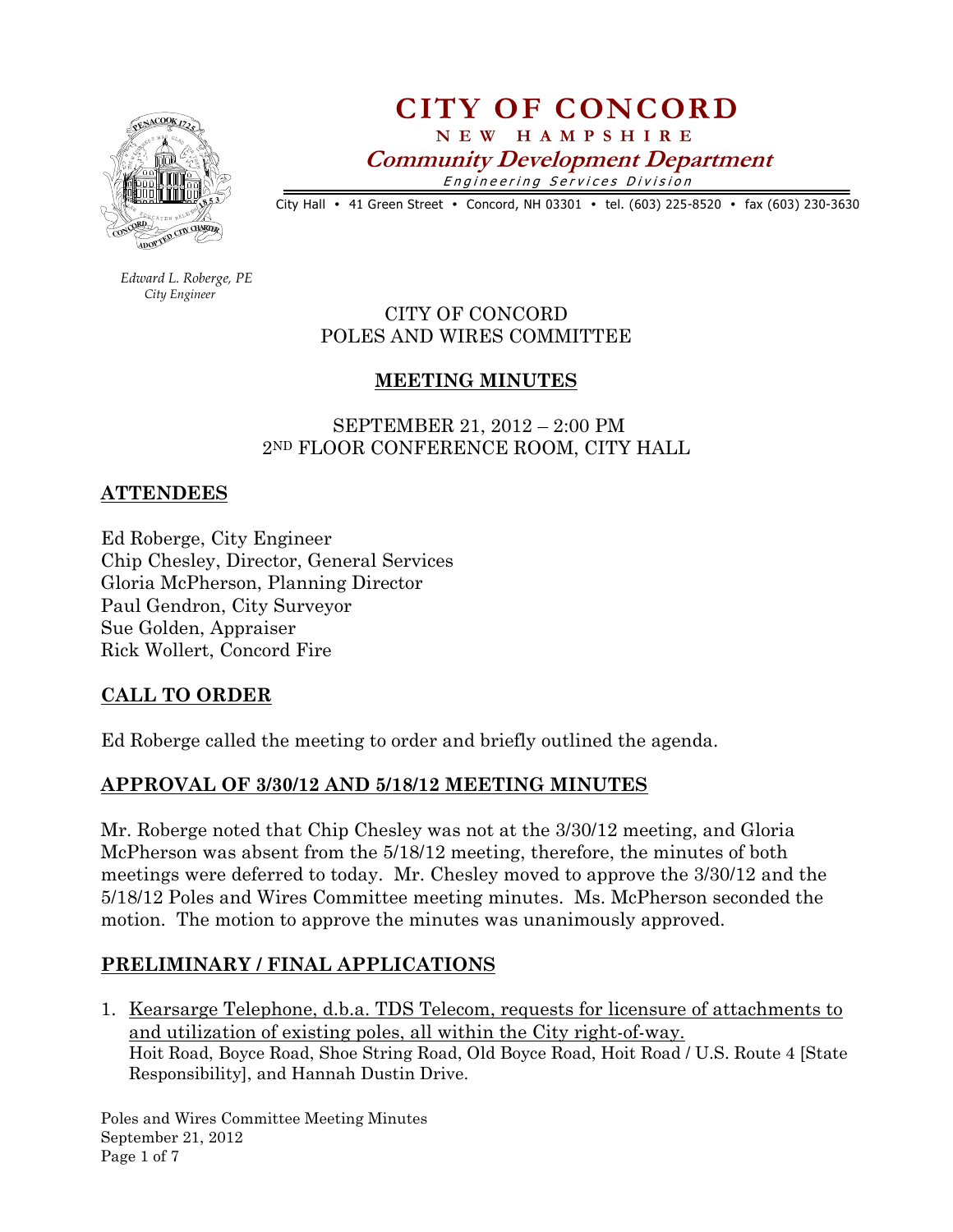Mr. Roberge opened the first item. Paul Gendron indicated that he was originally contacted by Rick Wollert. Mr. Wollert had been contacted by John Jowders of TDS, and was asked to conduct make ready work on the poles along Hannah Dustin Drive. Mr. Gendron then contacted Mr. Jowders for more information related to the project, and he was referred to Mike Bewersdorf. Mr. Gendron indicated that he had been in contact with Mr. Bewersdorf, Senior Network Specialist, and was told that the project had been started along Hannah Dustin Drive. Mr. Gendron explained to him the City's poles and wires process, and Mr. Bewersdorf indicated that he would suspend work until the process was completed.

Mr. Gendron briefly highlighted the proposed route as submitted by Mr. Bewersdorf. He stated that the route starts in Boscawen, crosses the Merrimack River and runs along the northerly section of Hannah Dustin Drive, then runs easterly along Hannah Dustin to U.S. Route 4, also known as Hoit Road. The fiber optic crosses Route 4 to Old Boyce Road, then crosses Shoe String Road and the town line and goes into Canterbury. The fiber goes northerly along Riverland Road, crosses Interstate Route 93, then travels southerly along Boyce Road in Canterbury to the town line. It enters Concord on Boyce Road, then runs easterly along Hoit Road to the Concord / Loudon town line.

Mr. Gendron indicated that he has informed the State of TDS's intent to cross I-93 and U.S. Route 4. He stated that he had also contacted Unitil Energy Systems, Public Service of New Hampshire, and Fairpoint, and none of these utilities have any outstanding issues.

Mr. Gendron recommended that the five applications be approved with the following condition:

That Kearsarge Telephone, d.b.a. TDS Telecom, shall make an annual report to the Poles and Wires Committee informing it of the progress of its infrastructure as of April 1, 2013, and every April thereafter until the infrastructure subject to this petition is completed, at which time TDS Telecom shall notify the Committee of its completion of the project.

Ms. McPherson suggested that the condition be a part of every application. Mr. Gendron indicated that the language will be added to the typical boiler plate. Mr. Chesley made a motion to accept Mr. Gendron's recommendation that the applications be approved. Seconded by Ms. McPherson and all concurred.

In response to Mr. Gendron informing the Committee that TDS has started their work prior to the City issuing a license, Mr. Chesley asked whether the City could create a process to coordinate with the utility pole owners. Mr. Roberge indicated that he was going to bring up the same question under new business. Mr. Roberge asked if the State RSAs prohibited us from telling the pole owners not to issue their permission to attach to their poles until the City issues a license to occupy the right-of-way. He also suggested that the City should at least speak with the pole owners and ask them to

Poles and Wires Committee Meeting Minutes September 21, 2012 Page 2 of 7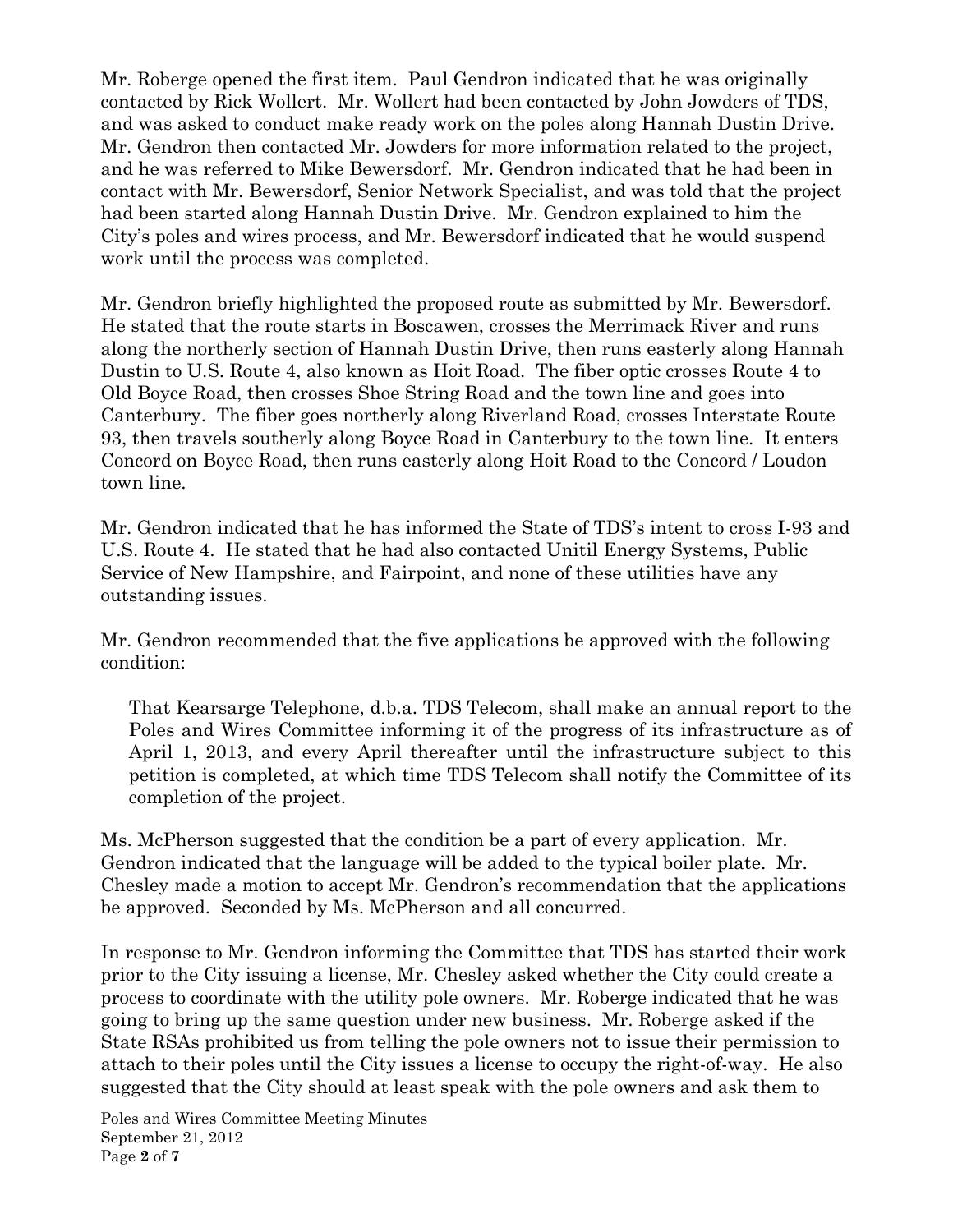refer potential attachers to the City. Mr. Wollert indicated that Jon Shannon from Unitil Energy Systems has been very good about keeping the City informed about third party attachers that first communicate with them. Mr. Gendron stated that he also had been contacted by Mr. Shannon on many occasions about potential attachers, but stated that Fairpoint rarely contacted him. Mr. Roberge suggested that Mr. Gendron should send a letter to Fairpoint stating that it's important to the City and its process to be made aware of requests to attach to their poles. He stated that it's to the benefit of the attachers, and the pole owners, for the potential attachers to talk with the City first and understand the process.

2. Northern New England Telephone Operations, LLC, d.b.a. Fairpoint Communications, LLC, and Unitil Energy Systems, request for licensure of twentythree (23) poles on Manchester Street, Airport Road, and Broken Bridge Road, all within a City right-of-way. Manchester Street, Airport Road, Integra Drive, and Broken Bridge Road.

Mr. Roberge opened the second item. Mr. Gendron explained that this item was related to the roadway and intersection reconstruction of Manchester Street, Airport Road, Broken Bridge Road, and Integra Drive. He explained that many new poles had to be re-set due to the roadway expansion and relocation. He also stated that the actual number of poles is sixteen (16), and that when the agenda was finalized, the total number of twenty-three (23) included seven (7) poles that are actually the responsibility of the State. He stated that he had coordinated with the utilities and the State to have the document updated and that Fairpoint would be supplying a new one to the City for sixteen poles, and a license to the State for seven poles. He stated that all of the poles are in place, that the entire project is substantially complete, and he recommended that the application be approved, and upon receipt of the revised license document, he would distribute for signatures. He also informed the Committee that four of the poles that will be licensed by the State, have been identified by the FAA as poles that will need aircraft warning lights placed on them. He stated that Martha Drukker, of the Engineering Services Division, is coordinating this requirement with the pole owners and the State.

Ms. McPherson made a motion to accept Mr. Gendron's recommendation that the applications be approved. Seconded by Mr. Chesley and all concurred.

3. State of NH Department of Transportation fiber optic cable installation project along Interstate Route 93 corridor, three sections within the City right-of-way. South Main Street, Hall Street, and Manchester Street.

Mr. Roberge opened the third item. Mr. Gendron explained the State's project and indicated that staff has had several conversations with Denise Markow of the NHDOT. He stated that the project is funded, the State is moving forward, and the State will own the infrastructure. He indicated that the State's contractor, Liddell Brothers, Inc., specifically Scott Bennett, the general superintendent of the project, had come into the Engineering office on August 21, inquiring into the process and

Poles and Wires Committee Meeting Minutes September 21, 2012 Page 3 of 7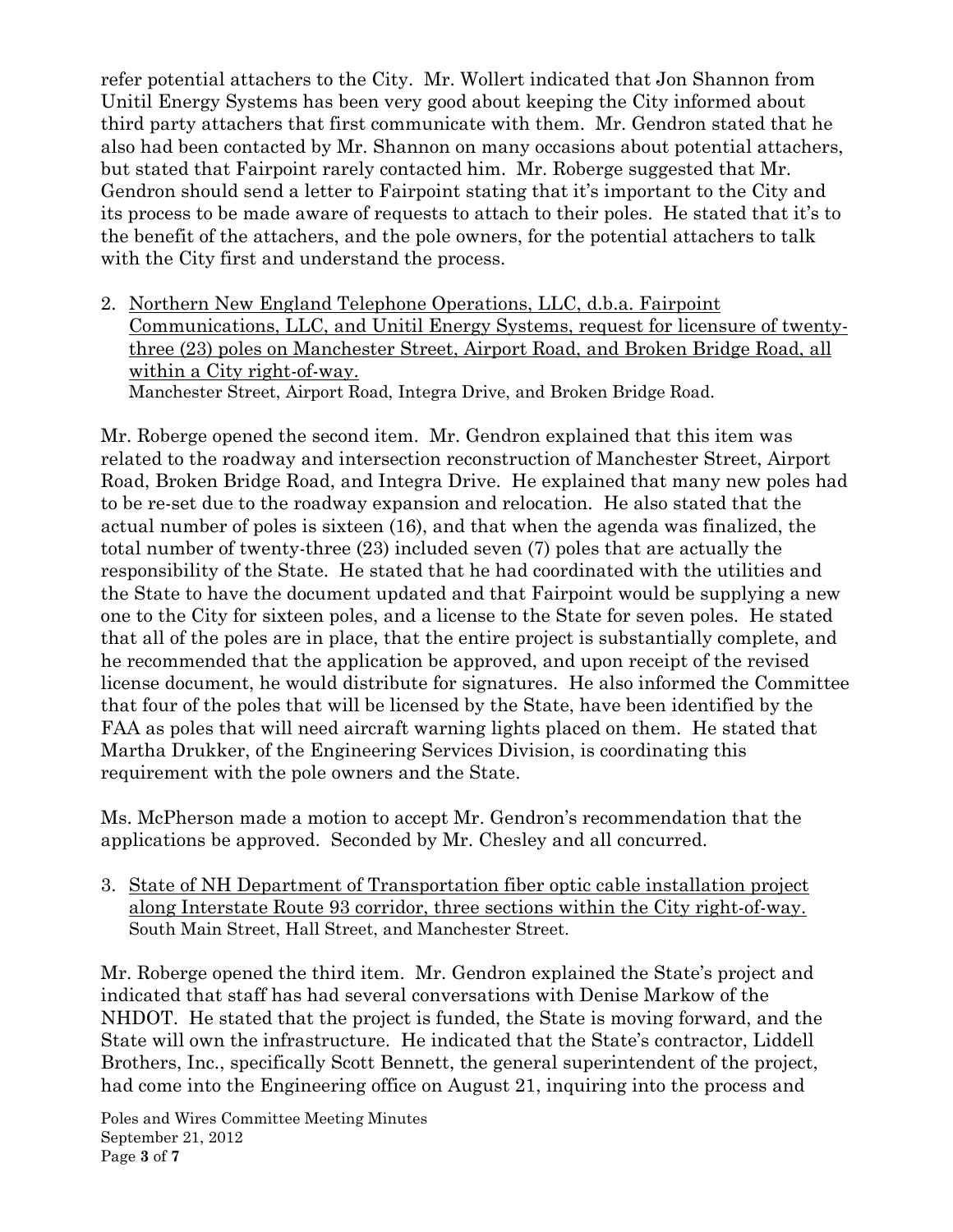permits necessary to conduct the work at Hall Street. He indicated that staff is coordinating with Mr. Bennett regarding the excavation application requirements, and Mr. Gendron is coordinating with Ms. Markow for the preparation of the petition and license.

Mr. Gendron indicated that the project is working its way up I-93 and Liddell Brothers is in Hooksett and fairly close to the I-89 interchange. He stated that today he had spoken with Scott Bennett and he stated that they will probably be burying conduit at the I-93 / Route 3A interchange within a week, and that they should be excavating at Hall Street about October 3. The Route 3 / Manchester Street work will not begin until next spring. Mr. Gendron recommended that the applications be approved, and upon receipt of the license documents, he would distribute for signatures.

Sue Golden asked if the State will supply the City with the total length of conduit upon the completion of the project. Mr. Gendron stated that that information could be determined with the City's GIS system.

Ms. McPherson asked if the committee could limit any additional entities utilizing the conduit without City approval. Mr. Wollert stated that he was under the impression from speaking with the State's IT people that the State was possibly interested in leasing space with the conduit. Mr. Roberge indicated that he believed that the project was EOC (Emergency Operations Center) based infrastructure which was related to Homeland Security, and therefore was a high security system and line. Ms. McPherson made a motion to accept Mr. Gendron's recommendation that the applications be approved with the following condition language:

That this License is limited to the project scope and purpose of the State's ITS system and if additional uses are added or the use is changed, additional licensing may be required by the City.

The motion was seconded by Mr. Chesley, and all concurred.

4. New Hampshire Optical Systems, Inc. and Waveguide, Inc. requests for licensure of attachments to and utilization of existing poles, all within the City right-of-way. Water Street, Gulf Street, and Hall Street.

Mr. Roberge opened the item. Mr. Gendron explained that this item was related to the Waveguide project as approved by the Committee at its May 18, 2012, meeting. He indicated that this application is an additional route utilizing and extending the previously approved route. Utilizing GIS maps he reminded the committee of the previously approved route and described this new application. He stated that this new route will start at the westerly side of Water Street, at the pole from which they want to go underground towards Manchester Street, then cross Water Street easterly towards the Unitil substation, then go southerly along Gulf Street, cross the Common Man property along existing poles, cross the I-93 southbound ramp, then head westerly crossing Water Street to the north end of Hall Street, then southerly along

Poles and Wires Committee Meeting Minutes September 21, 2012 Page 4 of 7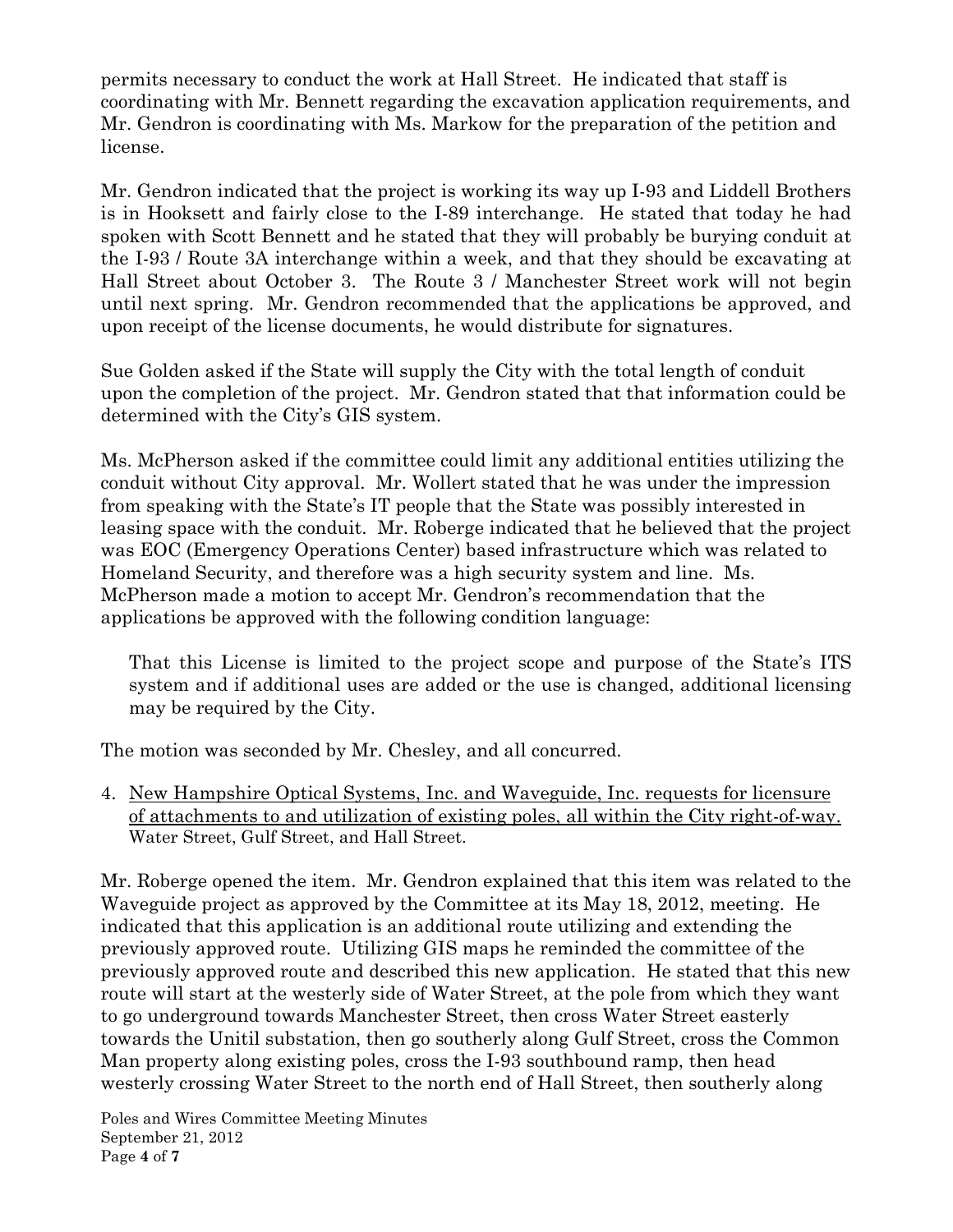Hall Street to the vicinity of the Granite State College at 25 Hall Street. Mr. Gendron pointed out that part of the route crosses private property owned by the State, Unitil Energy Systems, and the Common Man restaurant. Mr. Roberge asked if the poles are proposed or existing. Mr. Gendron stated that they are existing poles. Ms. McPherson asked if the Committee could require Waveguide to secure easements from the private property owners before approving this application. Mr. Gendron suggested that that wasn't the City's responsibility, but that he had specifically informed the applicant that he would need to secure easements or permission from the private property owners.

Mr. Gendron recommended that all of the applications be approved. Ms. McPherson made a motion to accept Mr. Gendron's recommendation that the applications be approved and suggested that the applicant be advised that easements or permission might be required from the State or the private property owners. Seconded by Mr. Roberge and all concurred.

5. New Hampshire Optical Systems, Inc. and Waveguide, Inc. requests for licensure of attachments to and utilization of existing poles, all within the City right-of-way. Pleasant Street.

Mr. Roberge opened the item. Mr. Gendron explained that this item was also related to the Waveguide project as approved by the Committee at its May 18, 2012, meeting. He indicated that this application is an amendment to the previously approved route. Utilizing GIS maps he reminded the committee of the previously approved route and described this new application. He stated Jay Dunn of Waveguide had indicated to him that Fairpoint was requiring Waveguide to go underground for a portion of Pleasant Street from approximately Rum Hill Road, and then westerly to approximately Langley Parkway. He indicated that he was told that there is no room on the poles for this section of road. Mr. Dunn had also stated, as shown on the map, that a new section of conduit, approximately 110 feet, needs to be placed by Fairpoint. Mr. Gendron indicated that he had advised Mr. Dunn that Fairpoint would also have to come to the Committee for a license. Mr. Gendron indicated that Mr. Dunn would get back to him after speaking with Fairpoint to discuss how much conduit is actually in the ground and how much needs to be added. Mr. Gendron also indicated that he had not been contacted by Fairpoint regarding this proposed section of conduit.

Mr. Gendron recommended that consideration of this item be tabled at this meeting pending further information related to the conduit.

Mr. Roberge made a motion to accept Mr. Gendron's recommendation that the item be tabled until the next meeting. Seconded by Ms. McPherson and all concurred.

# OLD BUSINESS

1. Streamline Maintenance Group, on behalf of Bayring Communications, request for feedback related to installation of attachments and underground conduit, all within

Poles and Wires Committee Meeting Minutes September 21, 2012 Page 5 of 7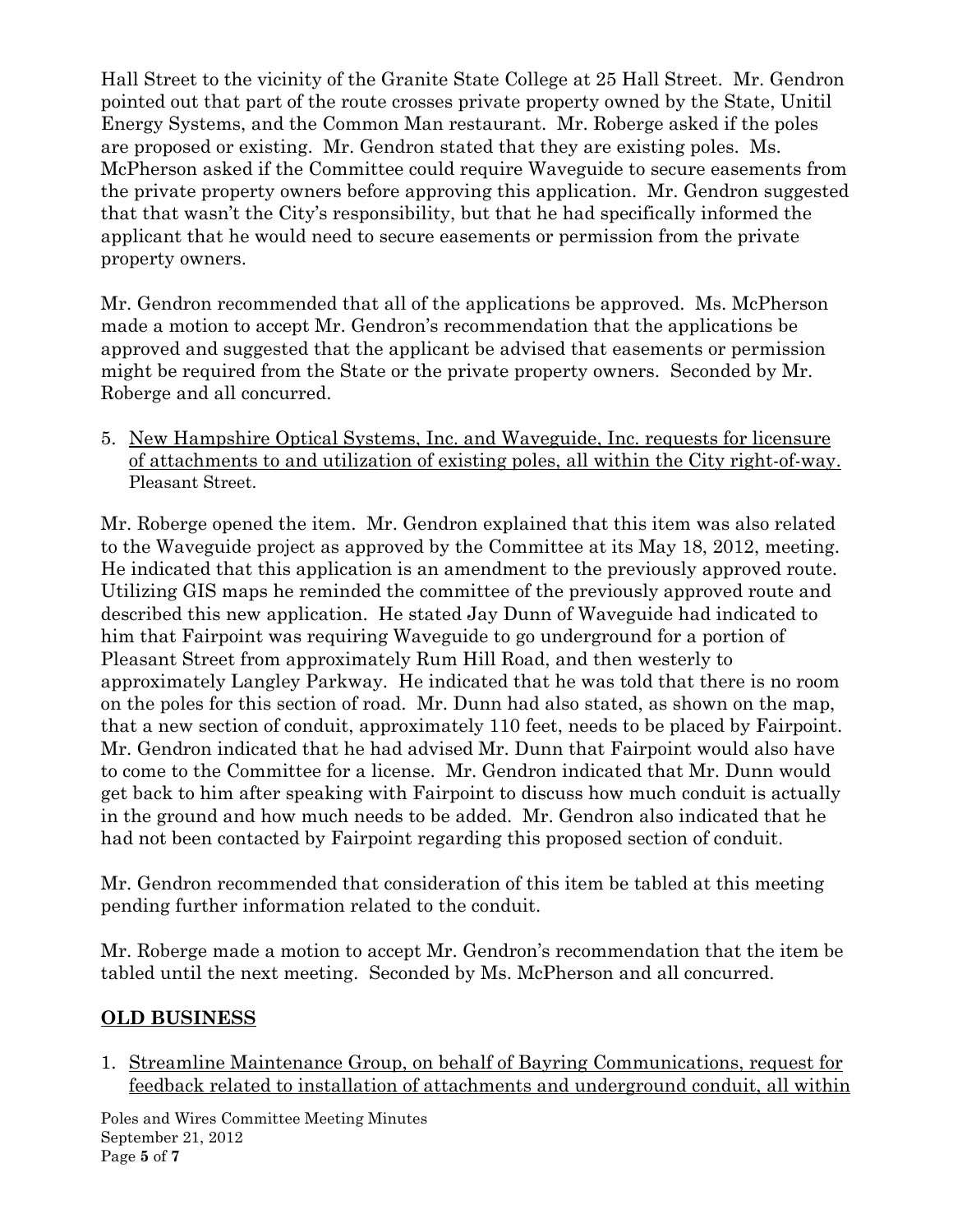a City right-of-way. Langley Parkway.

Mr. Gendron reminded the Committee that Streamline Maintenance Group and Bayring Communications had approached the City to inquire whether directional drilling or open trenching within Langley Parkway would be acceptable to the City. He stated that this item was for information purposes only, and that no action was necessary by the Committee. He reminded the Committee that Bayring had proposed going underground from Clinton Street to the pole set at the northerly end of Langley.

Mr. Roberge reminded the Committee that he had had concerns with the installation of conduit within Langley Parkway and listed the following issues or reasons: there is no digging within the pavement as the roadway is subject to an excavation moratorium, the retaining wall at the north end will contribute to construction issues, the guard rail will contribute to construction issues, and the under-drain will be an issue. He noted that the City had reached out to utility companies prior to construction and the City received no interest in being in the roadway.

Mr. Roberge stated that staff met with Donny Pelletier on July 28, 2012, to discuss the project and their options. Mr. Pelletier indicated that the project was intended to give Concord Hospital an additional fiber optic route between its facilities. Mr. Roberge indicated that he had stated that the City would not allow any excavation within the Langley Parkway right-of-way. The options discussed included placing the fiber in Pleasant Street or utilizing utility poles from the Unitil sub-station southerly of Pleasant Street, and across private property to Clinton Street.

Mr. Gendron stated that he had not heard back from Mr. Pelletier since the meeting on July 28.

2. segTEL, request for Licensure of new fiber optic cable to be installed on seberal streets, within the City right-of-way. School Street, Pine Street, Centre Street, Washington Street, North State Street, Fisherville Road, and Village Street.

Mr. Roberge explained that this item is related to the segTEL application approved at the March 25, 2011, committee meeting. The committee was reminded that segTEL had applied for a route that started at its School Street location, then traveled northeasterly to North State Street, then northerly along North State Street to Fisherville Road and Village Street. He stated that the licenses had been approved with several conditions, one of them being that segTEL's installation shall utilize the main line run and not the redundant pole line on the east side of North State Street.

Mr. Roberge reminded the committee that despite several steps taken to avoid the placement of segTEL's fiber on the redundant pole line, it still occurred. Mr. Roberge stated that as of August 15, 2012, segTEL had still not relocated their fiber to the westerly side of North State Street. He indicated that he then contacted the PUC and

Poles and Wires Committee Meeting Minutes September 21, 2012 Page 6 of 7